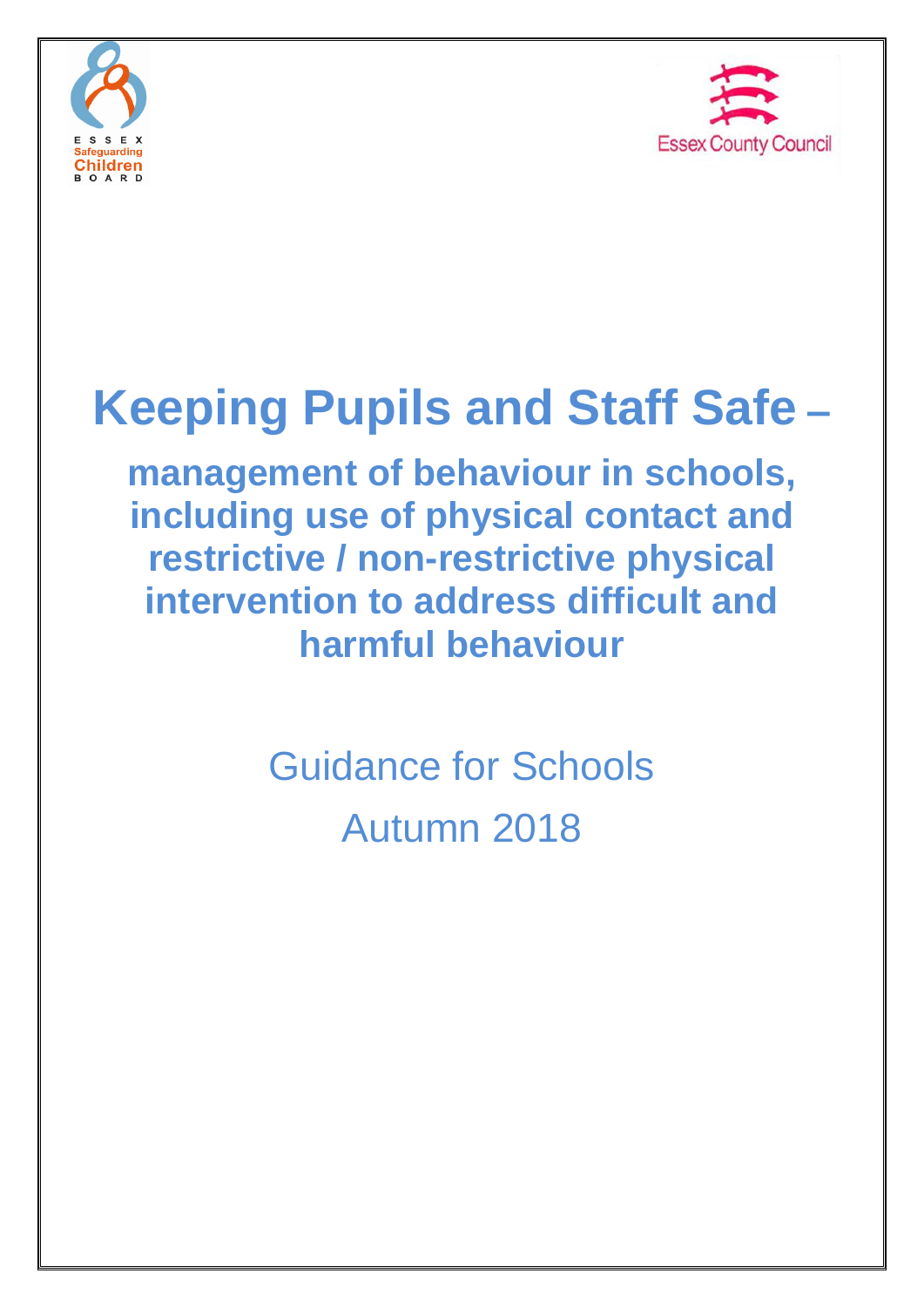# **Contents**

|                                                                                                         | Page           |
|---------------------------------------------------------------------------------------------------------|----------------|
| Introduction - a whole school approach                                                                  | 3              |
| Difficult and harmful behaviour                                                                         | $\overline{4}$ |
| Responding to difficult behaviour                                                                       | 5              |
| Responding to harmful behaviour                                                                         | 5              |
| Use of consequences                                                                                     | 6              |
| Reflect, repair, restore                                                                                | $\overline{7}$ |
| Use of physical contact                                                                                 | $\overline{7}$ |
| Use of reasonable force and restrictive physical intervention (restraint)                               | 9              |
| Withdrawal and isolation                                                                                | 12             |
| Managing allegations against members of staff / volunteers                                              | 12             |
| Communication to parents / carers                                                                       | 13             |
| Further guidance                                                                                        | 14             |
| Acknowledgements                                                                                        | 14             |
| Appendices (templates)                                                                                  | 15             |
| Appendix A – template for recording incidents<br>Appendix $B$ – letter to inform parents of an incident |                |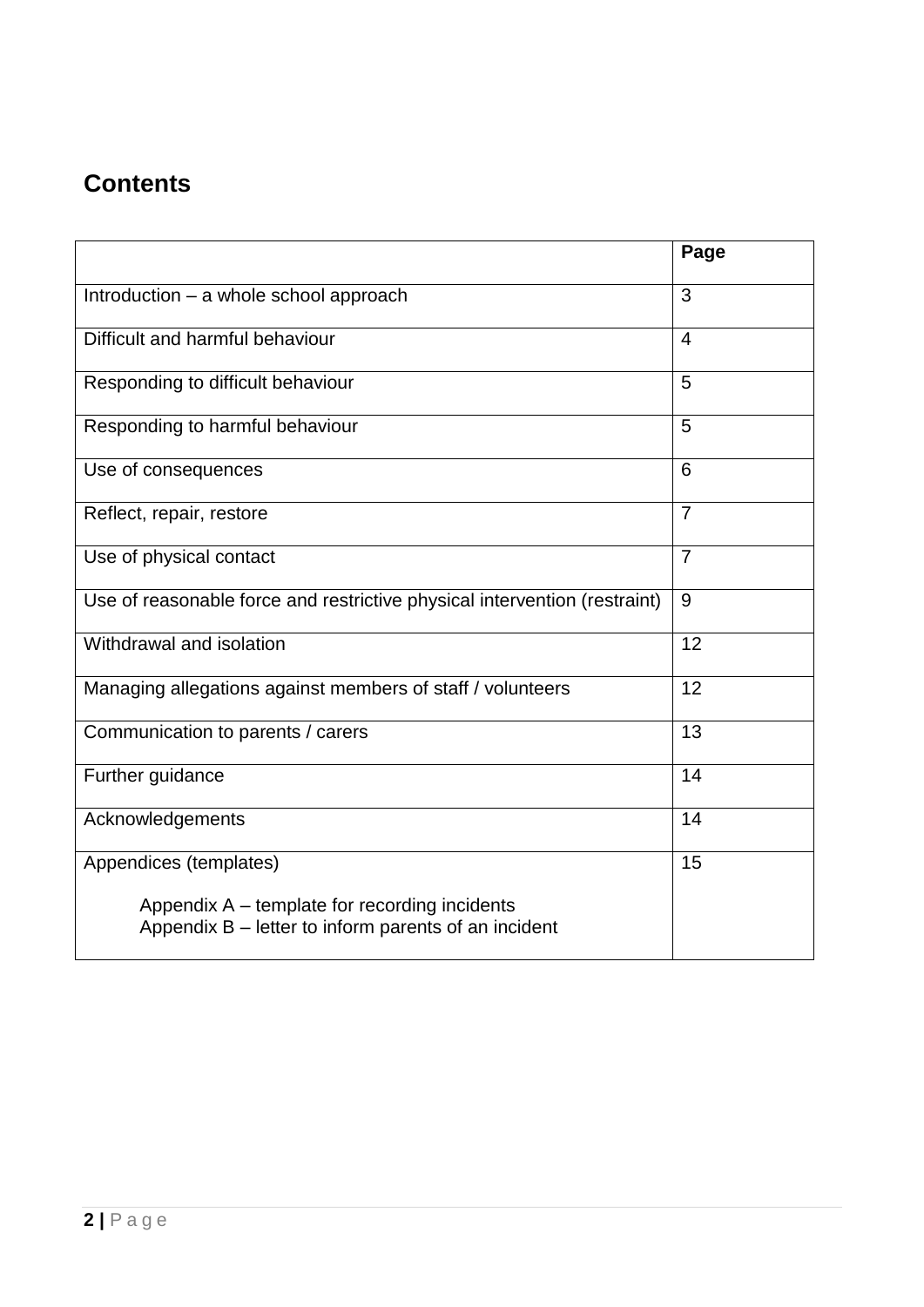# **Introduction – a whole school approach**

Positive behaviour in schools is key to academic achievement, and inseparable from safeguarding, the well-being of pupils / staff and all other aspects of learning. There is much in educational literature on the requirement for a whole school approach when promoting healthy emotional wellbeing and positive behaviour. School senior leaders should be active in promoting a positive approach to this and there should be a shared ethos for the school, which emphasises care, respect and responsibility. The cornerstone of such an approach is that it is owned by the whole school community, including staff, pupils, parents and the school governors.

The Department for Education (DfE) requires every school to have a Behaviour Policy. This should set out a school's approach to behaviour for all children and also for those with more challenging or harmful behaviour. It should be clear, well-understood by all pupils, staff and parents and consistently applied. It should also be transparent about the school's use of day-to-day physical contact with pupils and should set out very clearly its procedures and de-escalation strategies in respect of behaviour management. It should include when a school may use restrictive and non-restrictive physical intervention as a response to difficult and harmful behaviour, how this is recorded and how it will be communicated to parents. The policy must comply with the Equality Act 2010 (schools must ensure their policies and practices do not discriminate against any pupils by unfairly increasing the risk of exclusion for them).

Schools should always consider behaviour (and responses to it) in the context of keeping children safe. Keeping Children Safe in Education (DfE, 2018) states that safeguarding and promoting the welfare of children is everyone's responsibility. It states that "*everyone who comes into contact with children and their families has a role to play. In order to fulfil this responsibility effectively, all professionals should make sure their approach is child-centred. This means that they should consider, at all times, what is in the best interests of the child*".

The document 'Positive environments in which children can flourish' (Ofsted, 2018) sets out that staff should work 'positively and confidently' with children and find the least intrusive way possible to support, empower and them safe. It cites good practice as:

- building relationships of trust and understanding
- understanding triggers and finding solutions
- if incidents do occur, defusing the situation and/or distracting the child wherever possible

Governors / Boards must make, and periodically review, a written statement of principles to help Headteachers and leaders determine the measures that make up the school's behaviour policy. There must be consultation with the Headteacher, other appropriate members of staff, parents and all registered pupils before making or changing this 'statement of principles' – this supports the expectation that approaches to behaviour are owned by the whole school community.

A whole-school approach to the promotion of positive behaviour and emotional well-being enables staff to support each other and involves them in open discussions about behaviour and safeguarding, without individuals feeling their classroom management skills are being questioned. Because staff support has been identified as one of the major factors in coping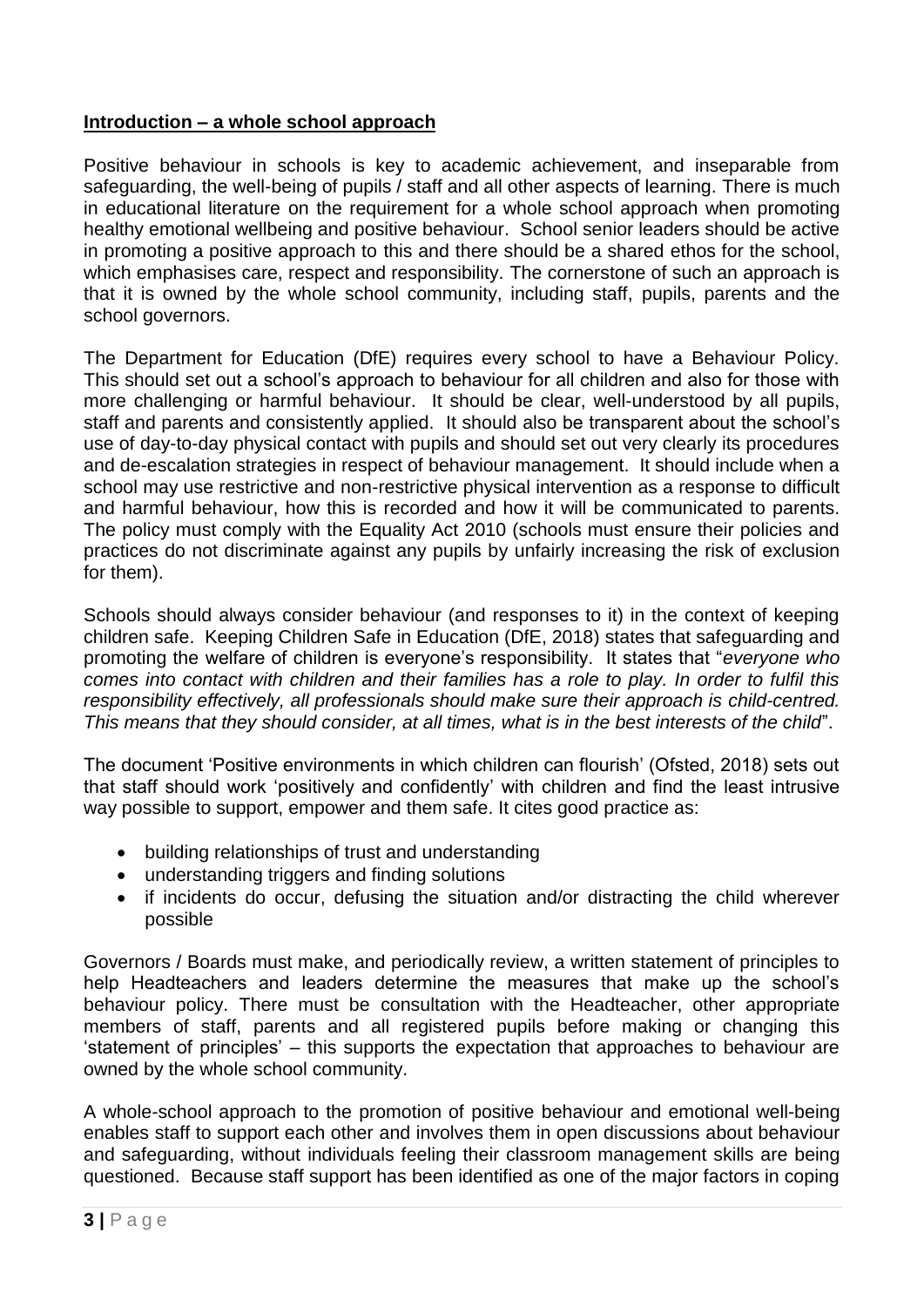effectively with difficult and harmful behaviour, best practice is where they receive appropriate training which is regularly updated. Staff should be supported and empowered through training that identifies strategies to respond appropriately and, done effectively; this should reduce the number of significant incidents in future.

The Behaviour Policy should be sufficient for the majority of pupils. There will, however, always be a minority of pupils in any school whose needs are such that they lead to difficult and / or harmful behaviour. Schools should seek to understand this behaviour and meet the needs of these pupils. Best practice expects that they will use the [One Plan](https://schools-secure.essex.gov.uk/pupils/sen/The%20One%20Plan%20Environment/Pages/The%20One%20Plan%20Environment.aspx) framework to do this; assess, plan, do and review. These pupils will require an 'Individual Risk Management Plan' to formalise strategies that differentiate from policy. Staff should be made aware of behaviours they will be dealing with for identified pupil and the plans put in place for them. The key to the success of any system is that all procedures are fully discussed, understood and implemented by staff, pupils and parents / carers.

# **Difficult and harmful behaviour**

It can be very helpful to consider behaviour as a form of communication. When examining and talking about challenging behaviour, it is useful to separate it into two types: *difficult*  behaviour and *harmful behaviour* (sometimes referred to as '*dangerous behaviour*').

**Difficult behaviour**, in the school context, encompasses behaviour that has duration, frequency, intensity or persistence and is beyond the typical range for the school. It generally:

- interferes with the pupil's own and / or other pupils' learning;
- disrupts the day to day functioning of the school, making it a less safe and orderly environment
- is less likely to be responsive to the usual range of interventions identified within the school behaviour policy

It should be recognised that difficult behaviour may also include withdrawn behaviour, including refusal to respond or engage.

**Harmful behaviour** in the school context encompasses behaviour that is generally:

- physically aggressive towards adults or other pupils (including pushing, punching, kicking, biting, scratching, spitting, head-butting)
- verbally abusive (and may include racist/homophobic/sexist abuse)
- destructive, including destruction of property and the environment;
- self-harming, including head banging, scratching, hitting, kicking, biting and poking
- striking another adult / pupil with an object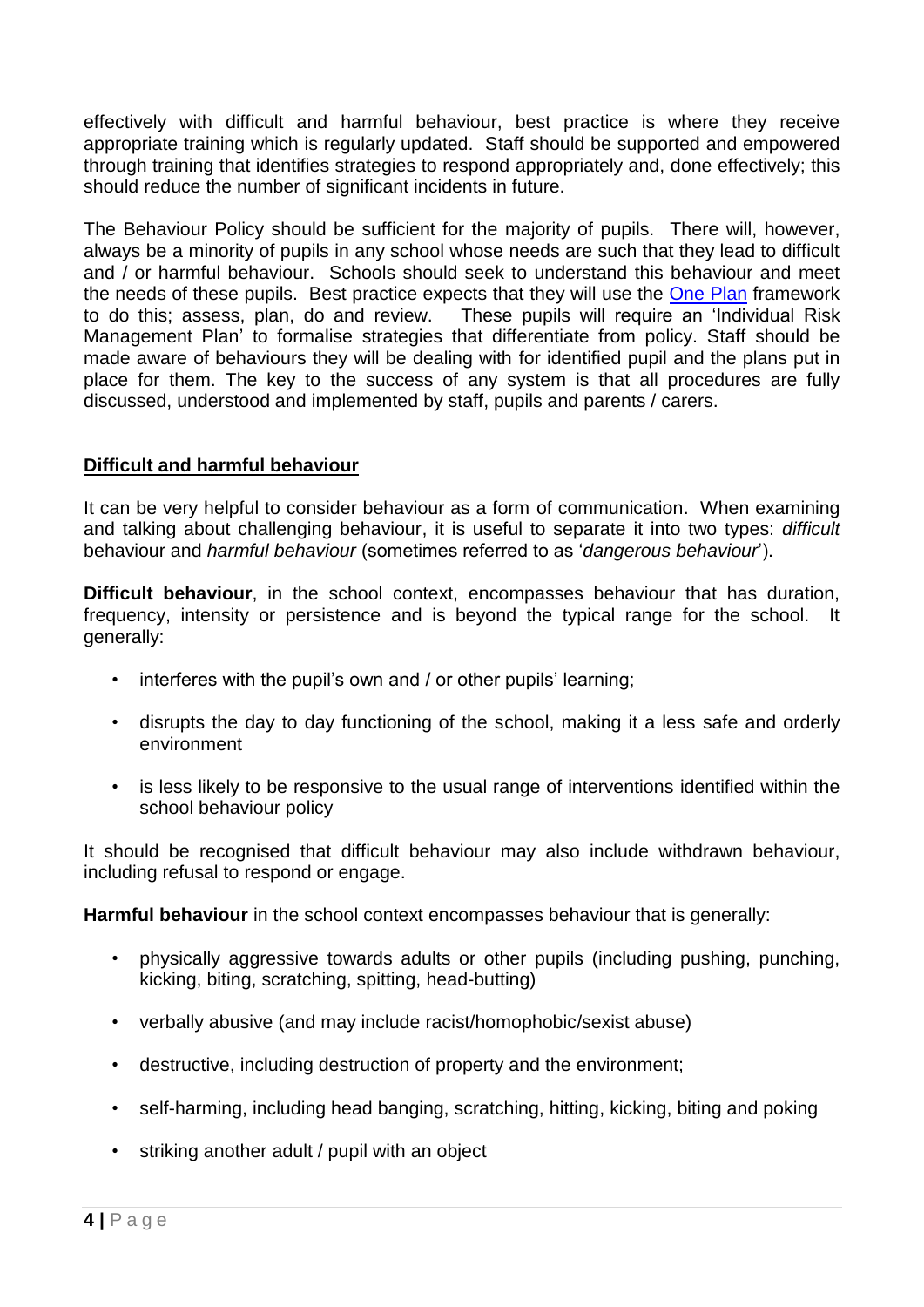# **Responding to difficult behaviour**

Evidence suggests that pupils do better where they have strong relationships with staff. It is these staff who will be able to support them at the times of most difficulty. Therefore, developing good relationships with all pupils is a vital precursor to managing behaviour and supporting emotional wellbeing. Positive relationships are a protective factor in helping pupils become resilient.

The appropriate response depends upon the type of behaviour being exhibited and the needs of the individual pupil. That said, working with behaviour in schools should have an educational focus; the goal being to support the pupil back to the learning task and to engage in more pro-social behaviour.

All responses to difficult behaviour should be consistent, respectful, calm and logical. Evidence suggests that punishments alone have limited long-term effects, so it is important for the pupil to see a logical link between their behaviour and the response. Consequences should have a clear link to the incident and help the pupil to learn how to behave more appropriately should a similar situation occur, tailoring this to the needs of the individual.

It is important to remember that some behaviour, which may be deemed 'difficult', may be characteristic of a particular need and particularly prevalent in pupils with learning disabilities or autistic spectrum disorders. These could include rocking, repetitive vocalisations, ritualistic hand movements and self-stimulation. It will be necessary to adopt a proactive approach to supporting pupils with these behaviours and to raise awareness of the behaviour within the school and explain why it is happening.

# **Responding to harmful behaviour**

Most pupils do not display harmful behaviour. However, when such incidents occur, they are deemed serious and can cause a great deal of stress for those involved. Schools should develop support systems, to include when a member of staff can call for assistance if needed. Schools should ensure that risk management plans are in place for those children requiring them – these should be understood and followed by all staff.

When faced with potentially harmful behaviour, a 'script' may prove useful in de-escalating it. The pupil should be spoken to calmly, assertively and respectfully at all time. Simple *deescalation phrases* are recommended: for example;

- 1. **Name** *(Use the pupil's name)*
- *2.* **I can see there's something wrong** *(acknowledge their right to their feelings)*
- *3.* **I'm here to help** *(tell them why you are here)*
- *4.* **Talk and I'll listen** *(it may be possible staff to find out how the situation has developed, or how it may be resolved).*
- *5.* **Come with me and we can***…….(give them an 'out' to withdraw from the situation)*

During this period, the pupil should be given physical space and time to recover and respond to requests. Where de-escalation has not been possible, and difficult or harmful behaviour continues, they should be guided / supported from the classroom to a place of safety, with the assistance of another member of staff. Where this is not possible, an alternative is for the rest of the class to be removed from a potentially dangerous or harmful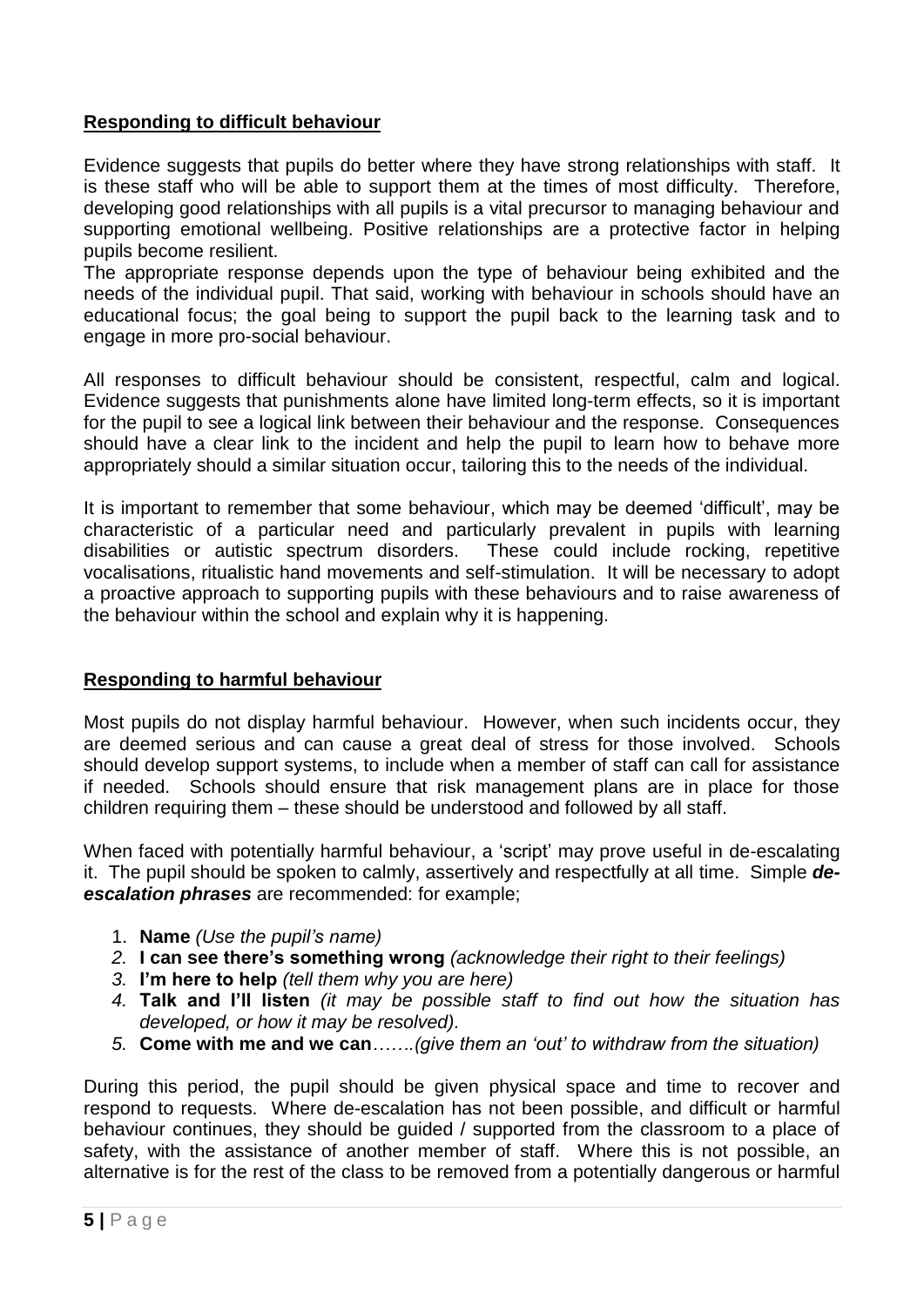situation. Staff should always stay with the pupil, but at a safe distance (this is usually at least an extended arm's length away from them). At this point, it is important not to raise the stress of the pupil further. Staff should maintain an open stance, actively guiding them to a place of safety, rather than blocking them or backing them into a corner, as this could escalate the situation.

Where a pupil has an agreed behaviour management plan, it should outline the approach to managing them and staff should follow the plan at all times to prevent further harmful behaviour. It should be recognised that the member of staff in this situation may be stressed themselves and the use of simple de-escalation phrases (as above) may significantly help both staff and pupil involved. In summary, best practice is that when any pupil behaves in a harmful way, staff must ensure that any action they take is clearly *reasonable*, *proportionate* and *necessary* in the circumstances.

# **The use of consequences**

'Consequences' can be a useful response to particular behaviours. It is helpful to view consequences as protective and / or educational.

**Protective consequences:** required to protect the rights of others

- Increased staff ratio
- Change of timetable
- Arrangements for access to outside space
- Escorts in social situations
- Differentiated teaching space
- Appropriate use of exclusion (using the time to reflect, amend plans and identify other appropriate interventions to support the pupil upon return)

As part of safeguarding, following any serious harmful (or potentially harmful) incident, a risk assessment should be completed to inform planning and future practice within the behaviour management plan. Best practice suggests that all protective consequences should run alongside educational consequences, as there is the risk that long-term behavioural change will be limited without this.

**Educational consequences:** required to motivate and support the pupil to behave differently next time

- Ensure the pupil completes the task they have disrupted
- Rehearse / model situations through intentional teaching of prosocial behaviour
- Ensure the pupil assists with repairs where they have caused damage (when possible and practical)
- Intentionally provide educational opportunities for the pupil to learn about the impact of certain actions and behaviours
- Provide the pupil with an opportunity to 'put things right' through a process of reflecting, repairing and restoring relationships (the Restorative Justice approach is one that could be used)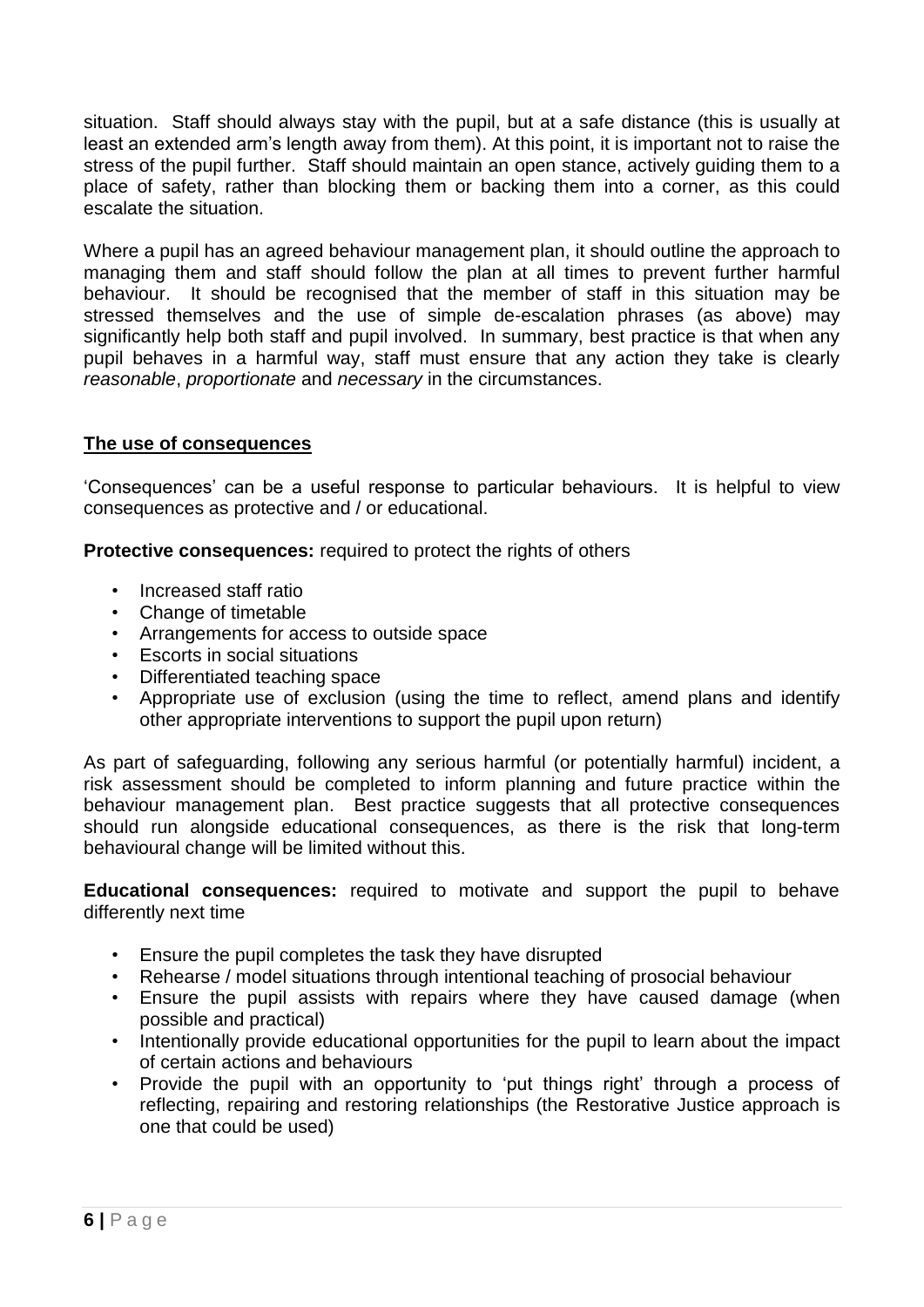# **Reflect, repair and restore**

There is strong evidence that restorative processes where reflections and learning take place are successful in supporting wellbeing and long-term behaviour change. During any incident the pupil's behaviour may be influenced by a strong feeling of anger, frustration, or disappointment. It must be remembered that the pupil will not be ready to engage in anything until they have calmed sufficiently.

Once it is considered the pupil is ready for the restorative process, this can take place and should involve all relevant persons (for example, key staff, parents, other pupils). The purpose of reflect, repair and restore is to re-visit the experience with the pupil when they are calm, relaxed and receptive to being reflective about the incident.

The discussion, *once the situation has been sufficiently calmed* may be as follows:

- 1. Explore what happened (tell the story)
- 2. Explore what people were thinking and feeling at the time
- 3. Explore who has been affected and how
- 4. Explore how relationships can be repaired
- 5. Summarise what has been learnt so there can be different responses next time

Some examples of restorative questions within this discussion may be:

- What would you like to happen next?
- How can we make things better for you and others affected?
- If everything was going to be alright, what would need to happen?
- How can you help to put this right?
- How can we make it OK for you next time something happens?

The discussion will very much be dependent on the age, understanding and other needs of the child

#### **Use of physical contact**

There are occasions when staff will have cause to have physical contact with pupils for a variety of reasons, this may include:

- to comfort a pupil in distress *(appropriate to their age and individual specific needs identified through a risk assessment);*
- to direct a pupil;
- for curricular reasons *(for example in PE, Music, Drama etc);*
- in an emergency, to avert danger to the pupil or others;

The guidance produced by the Department for Education (July 2013) Use of reasonable force - [Advice for headteachers, staff and governing bodies \(DfE, 2016\)](https://www.gov.uk/government/uploads/system/uploads/attachment_data/file/488034/Behaviour_and_Discipline_in_Schools_-_A_guide_for_headteachers_and_School_Staff.pdf) states that:

*"Schools should not have a 'no contact' policy. There is a real risk that such a policy might place a member of staff in breach of their duty of care towards a pupil, or prevent them taking action needed to prevent a pupil causing harm."*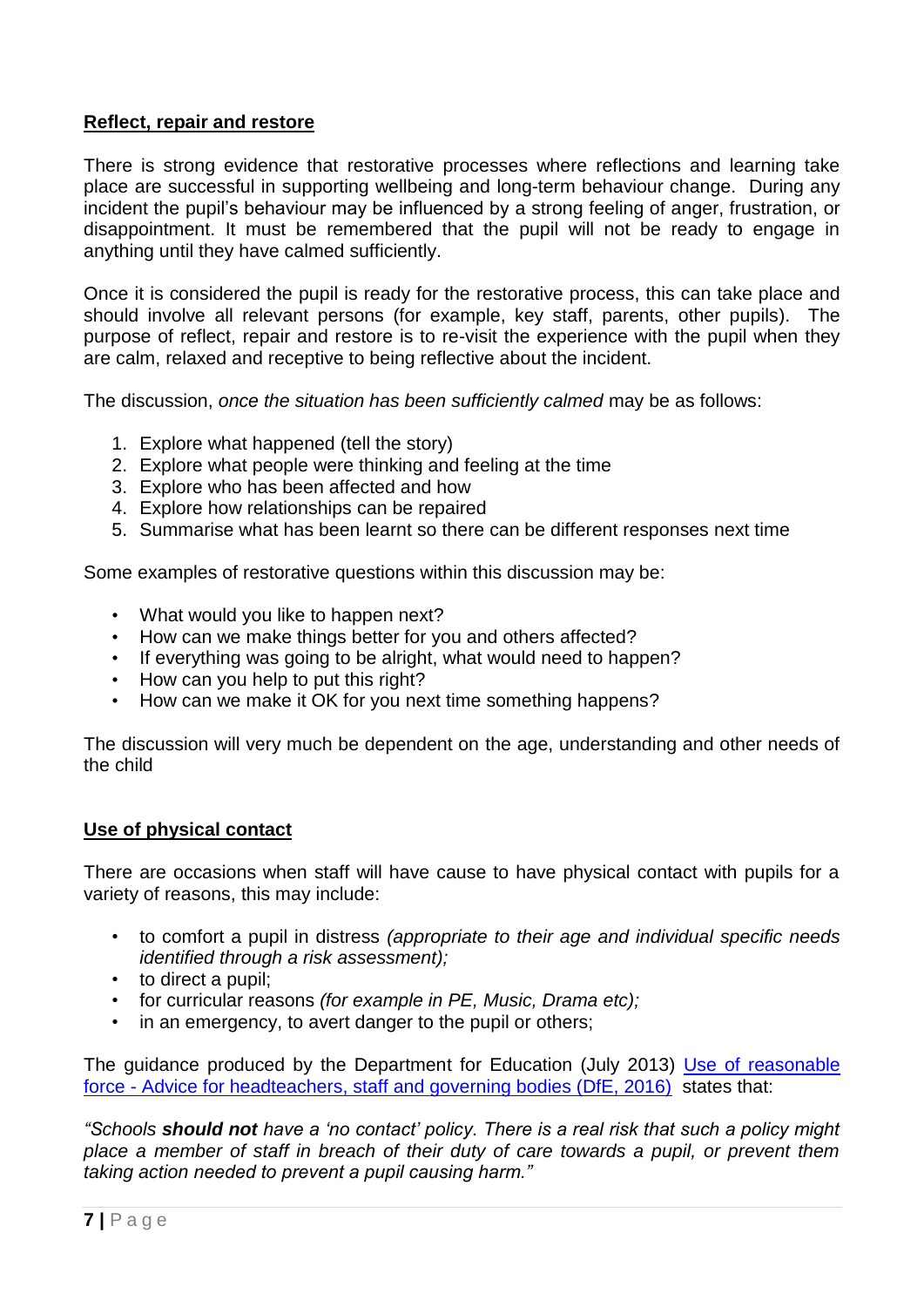In all situations where physical contact between staff and pupils takes place, staff must consider the following:

- the pupil's age and level of understanding;
- the pupil's individual needs and history;
- the location where the contact takes place (ideally it should not take place in private without others present).

#### **When might you use physical contact?**

Schools may choose to use touch with children for a variety of reasons but, in general terms, they would normally do so for comfort, reward or guidance. It should be acknowledged that some children will not want to be touched. This should be respected.

#### **How might you use physical contact?**

#### **Hugging**

A sideways on hug, with the adult putting their hands on the pupil's shoulders is the safest way to do this as both hands of the adult can be seen. Hugging can be used either standing or seated. This discourages 'front on' cuddling and placing the adult's hands on the shoulders limits the ability of the pupil to turn themselves into them.

#### Hand-Holding

It is natural that young children sometimes enjoy being able to hold hands with adults around them. This is perfectly acceptable when the hand holding is compliant. However, if the handholding is being used by an adult as a method of control to move pupils, this can become a restraint.

Therefore, the best practice is the use of the 'offering an arm'. This is done by the adult holding their arm out, and the pupil is encouraged to wrap their hand around the adult's lower arm. The adult's other hand can then be placed over the pupil's for a little extra security if it is required.

In summary, it is generally deemed appropriate to touch others on the upper arm and shoulders.

#### Lap-Sitting

There are clearly potential issues with this and, as such, lap-sitting should be discouraged, so neither staff nor pupils are vulnerable. Pupils should be taught to seek comfort / attention through other means. If a pupil attempts to sit on an adult's lap there should be immediate active guidance to a more appropriate seating position alongside the adult.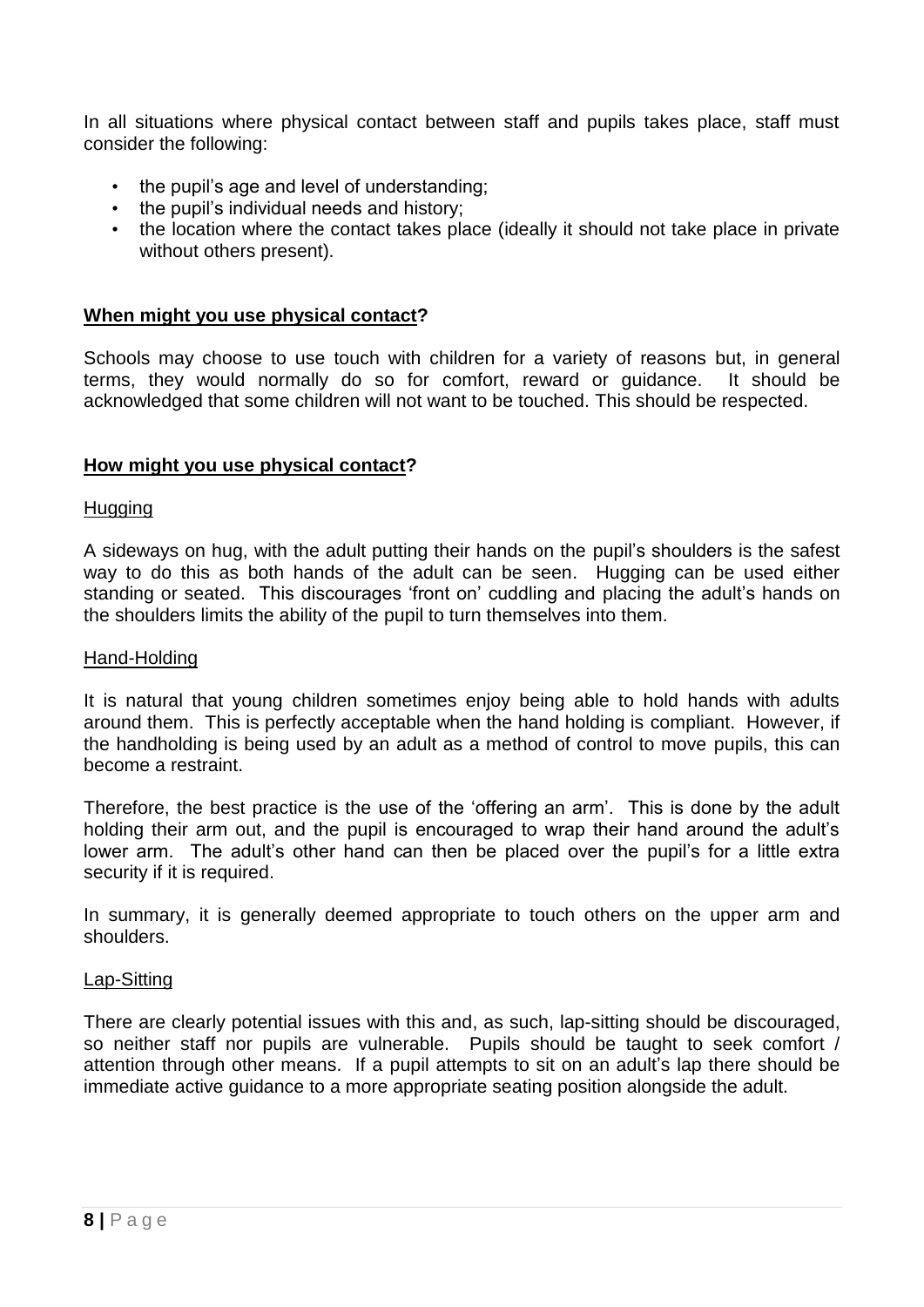# **Use of reasonable force and restrictive physical intervention (restraint)**

Keeping Children Safe in Education (DfE, 2018) states: "*When using reasonable force in response to risks presented by incidents involving children with SEN or disabilities or with medical conditions, schools and colleges should in considering the risks carefully recognise the additional vulnerability of these groups. They should also consider their duties under the Equality Act 2010 in relation to making reasonable adjustments, non-discrimination and their [Public Sector Equality Duty.](http://www.legislation.gov.uk/ukpga/2010/15/section/149) By planning positive and proactive behaviour support, for instance through drawing up individual behaviour plans for more vulnerable children, and agreeing them with parents and carers, schools and colleges can reduce the occurrence of challenging behaviour and the need to use reasonable force".*

The guidance produced by the Department for Education (July 2013) "Use of Reasonable Force" is helpful and the following section is directly from this guidance. *Within this, in italics, is additional information from the Essex authors.*

#### **What is reasonable force?**

- The term 'reasonable force' covers the broad range of actions used by most teachers at some point in their career that involve a degree of physical contact with pupils.
- Force is usually used either to control or restrain. This can range from guiding a pupil to safety by the arm\* through to more extreme circumstances such as breaking up a fight or where a student needs to be restrained to prevent violence or injury.

*\*This must not involve gripping as it could result in harm to the child. Staff will need training if this is a regular occurrence*

- 'Reasonable in the circumstances' means using no more force than is needed.
- Control means either passive physical contact, such as standing between pupils, redirecting a pupil's path, or active physical contact such as escorting a child by the arm or arms out of a classroom. This should never involve pulling or dragging.
- Restraint means to hold back physically or to bring a pupil under control. It is typically used in more extreme circumstances, for example when two pupils are fighting and refuse to separate without physical intervention.
- School staff should always try to avoid acting in a way that might cause injury, but in extreme cases it may not always be possible to avoid injuring the pupil.<sup>\*</sup>

*\*Staff should receive training specific to the identified needs of their school which will significantly reduce the likelihood of this happening*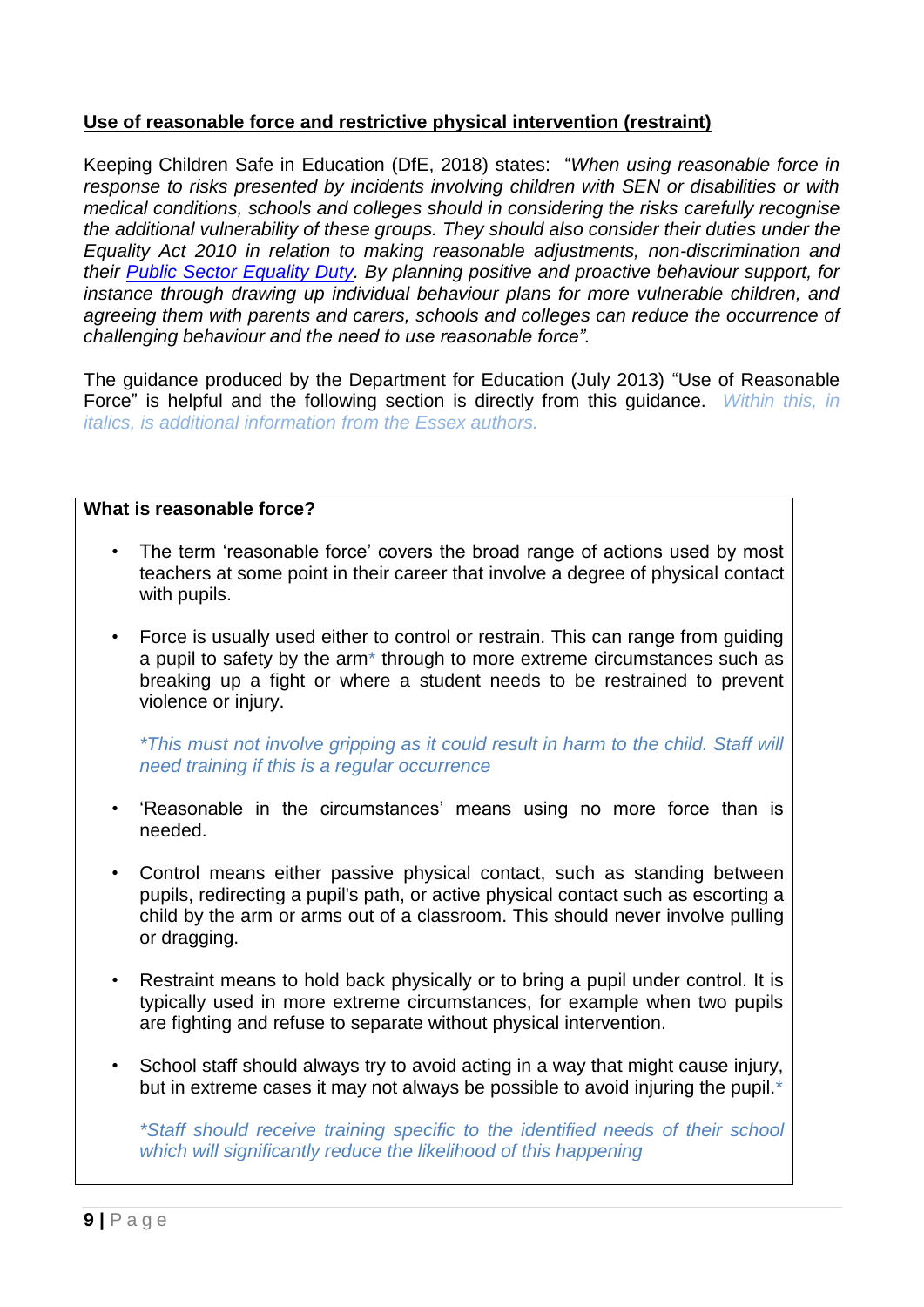#### **Who can use reasonable force?**

- All members of school staff have a legal power to use reasonable force
- This power applies to any member of staff at the school. It can also apply to people whom the headteacher has temporarily put in charge of pupils such as unpaid volunteers or parents accompanying students on a school organised visit.

#### **When can reasonable force be used?**

- Reasonable force can be used to prevent pupils from harming themselves or others, from damaging property, or from causing disorder.
- In a school, force is used for two main purposes to control pupils or to restrain them.
- The decision on whether or not to physically intervene is down to the professional judgement of the staff member concerned and should always depend on the individual circumstances.

#### **Schools can use reasonable force to:**

*This list is not exhaustive and provides examples of where reasonable can and cannot be used – this is also taken from DfE guidance*

- remove disruptive children from the classroom where they have refused to follow an instruction to do so:
- prevent a pupil behaving in a way that disrupts a school event or a school trip or visit;
- prevent a pupil leaving the classroom where allowing the pupil to leave would risk their safety or lead to behaviour that disrupts the behaviour of others;
- prevent a pupil from attacking a member of staff or another pupil, or to stop a fight in the playground; and
- restrain a pupil at risk of harming themselves through physical outbursts.

*Reasonable force should only be used to avoid harm to the child or other and where all other strategies have been considered or attempted*

#### **Key messages**

Schools cannot use force as a punishment; - "it is **always** unlawful to use force as a punishment" (Use of Reasonable Force - DfE, 2013)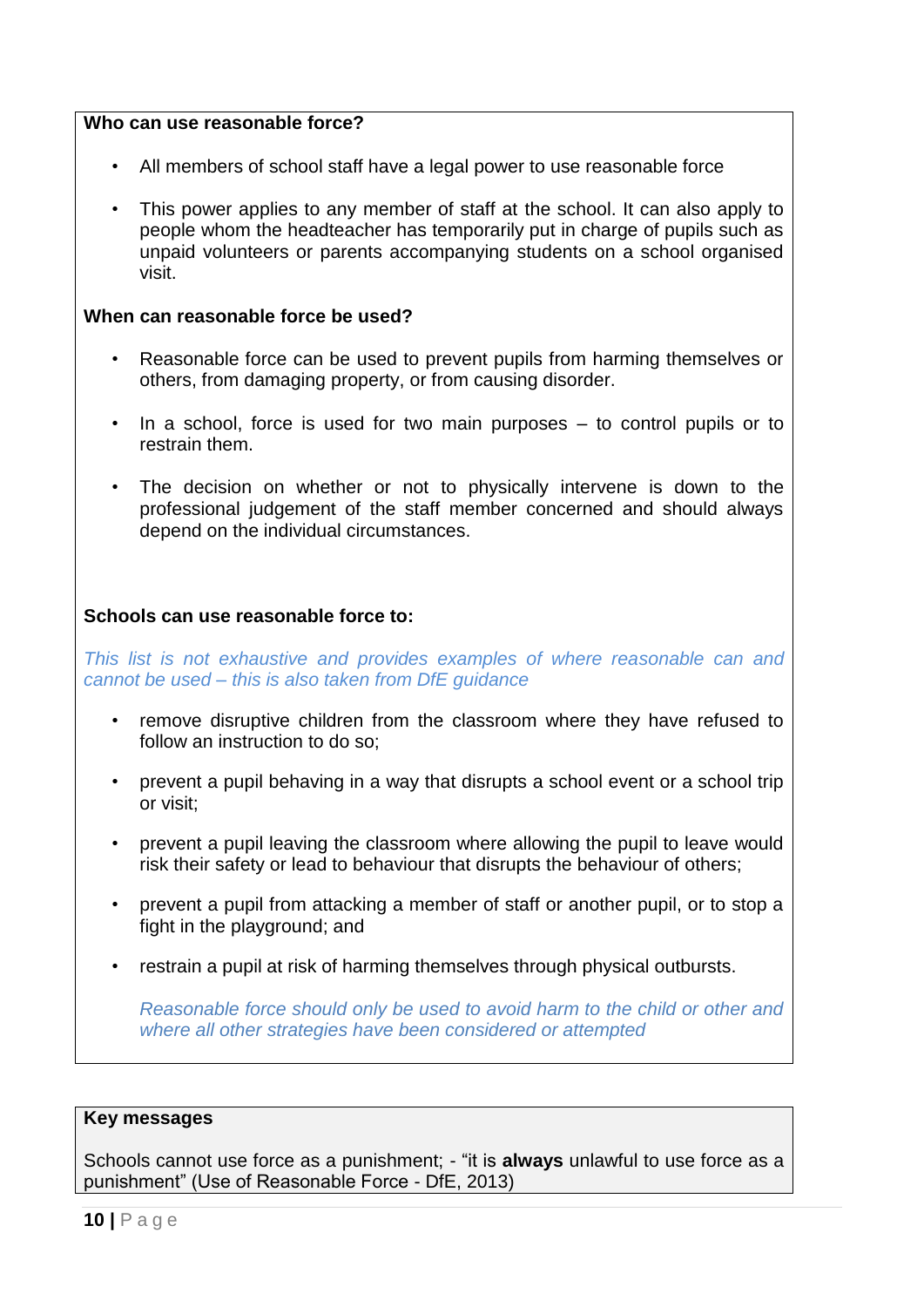It must be emphasised that the vast majority of pupil misbehaviour can be managed without any use of force or restraint. All behaviour can be seen as communication.

Schools should consider whether the behaviour under review gives cause to suspect that a child is suffering, or is likely to suffer, significant harm. Where this may be the case, school staff should follow the schools' safeguarding policy. They should also consider whether continuing disruptive behaviour might be the result of unmet educational or other needs (Behaviour and Discipline in Schools – DfE, 2016)

All members of staff have a 'Duty of Care' towards the children in their care. Therefore, if a child is likely to be at risk from harm in an emergency situation, action must be taken and this may include a physical intervention

The action taken will be dependent on the level of risk and the assessment that is made at that moment in time.

Where children show dangerous or harmful behaviour, identified through a risk assessment, then restrictive physical intervention may be considered as a strategy to manage harm. The necessity to use this should reduce over time. If incidents do not decrease, it is not a successful strategy and risk management plan reviews need to take place regularly (at least termly).

The following principles must be borne in mind when considering any use of physical restraint:

- Physical intervention carries the possibility of being interpreted as an assault;
- Physical intervention may carry the risk of injury to the child or to the adult involved;

• Any consideration of the use of restraint or containment should only occur, as a last resort, where no other intervention is feasible or effective; and

• The intention of any physical intervention must be clear

In short, staff should only intervene physically to restrain or contain a child:

- Where there is a clear danger to the child or others (including adults);
- Where all other interventions have failed or are not feasible;
- With the clear intention of removing the child from danger; and
- With the minimum force required to ensure the child's safety

*It is recommended that identified members of staff are appropriately trained in de-escalation techniques and the use of restraint. The Local Authority currently promotes the 'Steps' approach. This consists of:*

*'Step-On' - focus on de-escalation, analysis and planning around behaviour and nonrestrictive physical intervention.* 

*'Step-up' - focus on clearly audited need for restraint and appropriate training in line with this.*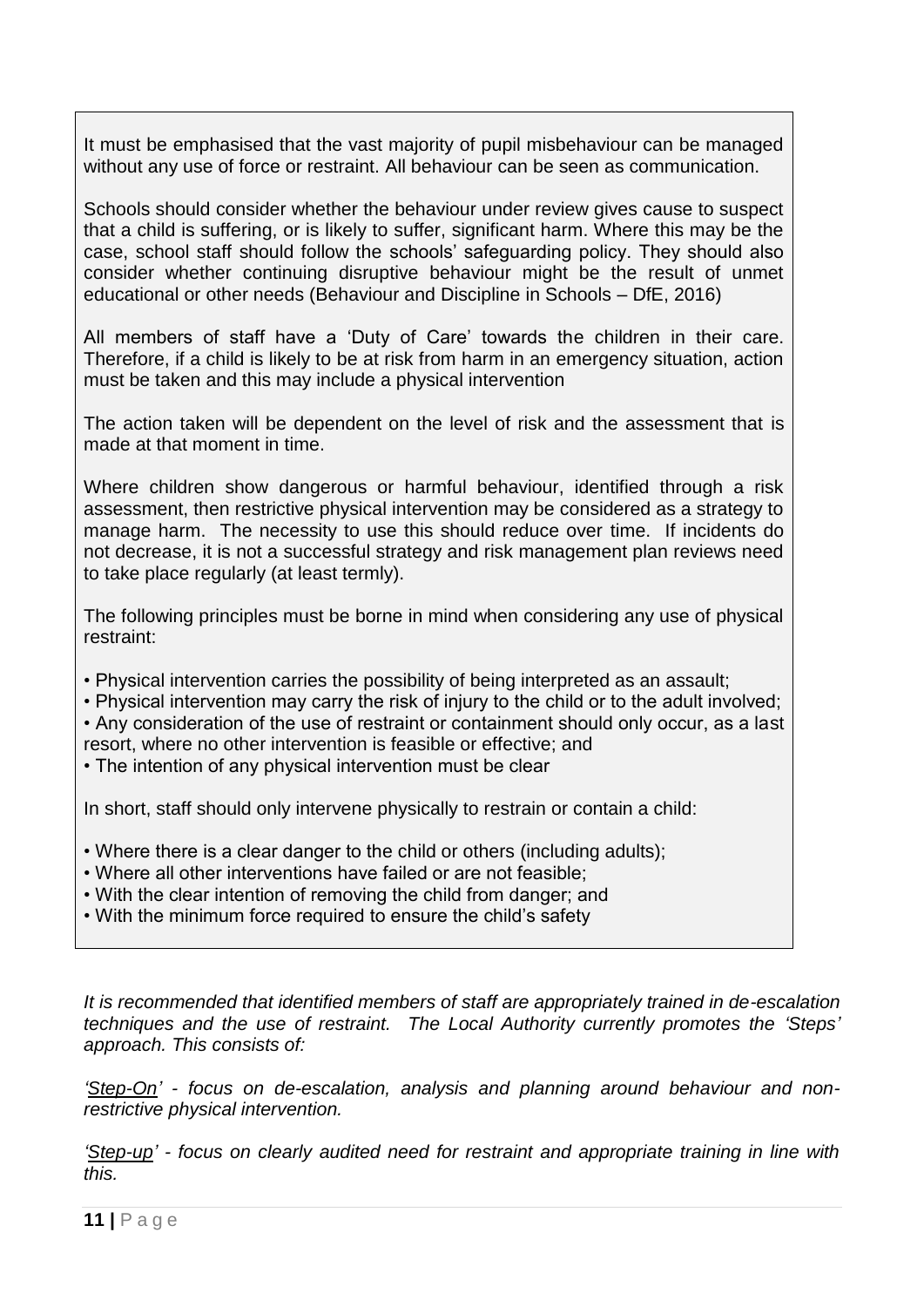# **Withdrawal / isolation**

**[Behaviour and Discipline in Schools](https://www.gov.uk/government/uploads/system/uploads/attachment_data/file/488034/Behaviour_and_Discipline_in_Schools_-_A_guide_for_headteachers_and_School_Staff.pdf)** (DfE, 2016) allows for schools to adopt a policy which provides for disruptive pupils to be supported in an area away from other pupils (in what are often referred to as seclusion or isolation rooms) for a limited period. If schools use such rooms, it should be a **protective** action and schools **must always act 'reasonably' and 'proportionately'**. Any use of isolation that prevents a pupil from leaving a room of their own free will (including locking a door, holding a door closed, handle or exit button placed out of reach of pupil) should not be a planned response to behaviour and only be considered in exceptional or **emergency circumstances**. The school must ensure the health and safety of **all pupils** and any requirements in relation to safeguarding and pupil welfare. It is for individual schools to decide how long a pupil should be supported in isolation, and for the staff member in charge to determine what the pupil needs in order to re-engage with learning. Schools should ensure that pupils are supported in isolation for no longer than is necessary and that their time spent there is used as constructively as possible. Schools should also allow pupils time to eat or use the toilet as required.

The DfE advice does not allow for **locking** a child in a room as part of a behaviour policy: *"Any use of isolation that prevents a child from leaving a room of their own free will should only be considered in exceptional circumstances. The school must also ensure the health and safety of pupils and any requirements in relation to safeguarding and pupil welfare"* (Behaviour and Discipline in Schools – DfE, 2016).

Therefore, a pupil should not be forced to spend time on their own in a room as a planned response to behaviour (as concluded by the Child C versus Local Authority court case - *Royal Courts of Justice 16th June 2011*). If it is necessary to withdraw a pupil from a potentially harmful situation, it should be to a location where they can be continually observed and supported until they are ready to resume their normal activities. **No pupil should be held in a room they are unable to leave, unless to do otherwise would place the pupil or others at risk of significant harm.**

# **Managing allegations against members of staff / volunteers**

In Essex, every school must work in accordance with statutory guidance and the Essex in respect of allegations against an adult working with children in a paid or voluntary capacity. [SET Procedures \(ESCB, 2018\)](http://www.escb.co.uk/Portals/67/Documents/Local%20Practices/SET%20Procedures-Jan2018-updated.pdf) require that, where an allegation against a member of staff is received, the Headteacher, senior named person or the Chair of Governors must inform the duty Local Authority Designated Officer (LADO) in the Children's Workforce Allegations Management Team on **03330 139 797** within one working day. However, wherever possible, contact with the LADO should be made immediately as they will then advise on how to proceed and whether the matter requires Police involvement. This will include advice on speaking to pupils, parents and HR. **The school should not carry out any investigation before speaking to the LADO.**

Essex data shows that in 2016-17, 45% of allegations against the workforce in schools involved allegations of physical abuse, which was very much in line with previous years. This was the most frequently recorded abuse type for schools, so it is essential all staff members are made aware of the boundaries of appropriate behaviour and conduct. This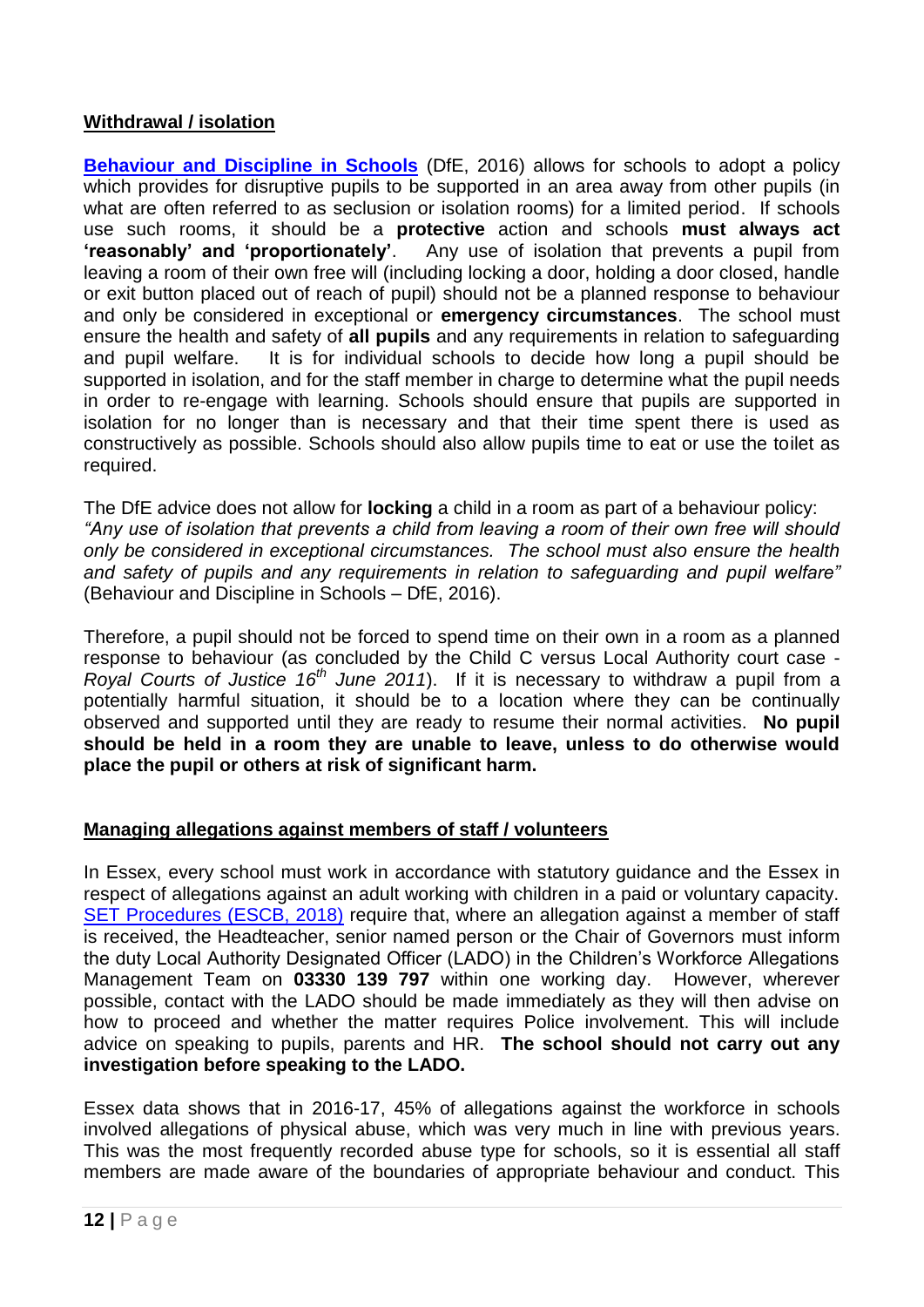should form part of staff induction and should be outlined in the Staff Handbook / Code of Conduct. Many allegations against members of school staff involve situations of 'doorblocking', bag / jumper grabbing (particularly where hair has been caught in a hood) and staff should be aware of their behaviour towards pupils at all times.

#### **Communication to parents / carers**

Where it has been deemed necessary to use a restrictive physical intervention, the detail of this should be accurately recorded and the incident communicated to parents *(see appendices on page 14)*. Parents should be informed of the incident initially by phone and it should then be followed up in writing (this process should be set out in the school Behaviour Policy). Where it is necessary to exclude a pupil for the incident, there is separate guidance on exclusion and supporting model paperwork for schools to use to ensure they meet statutory requirements relating to this.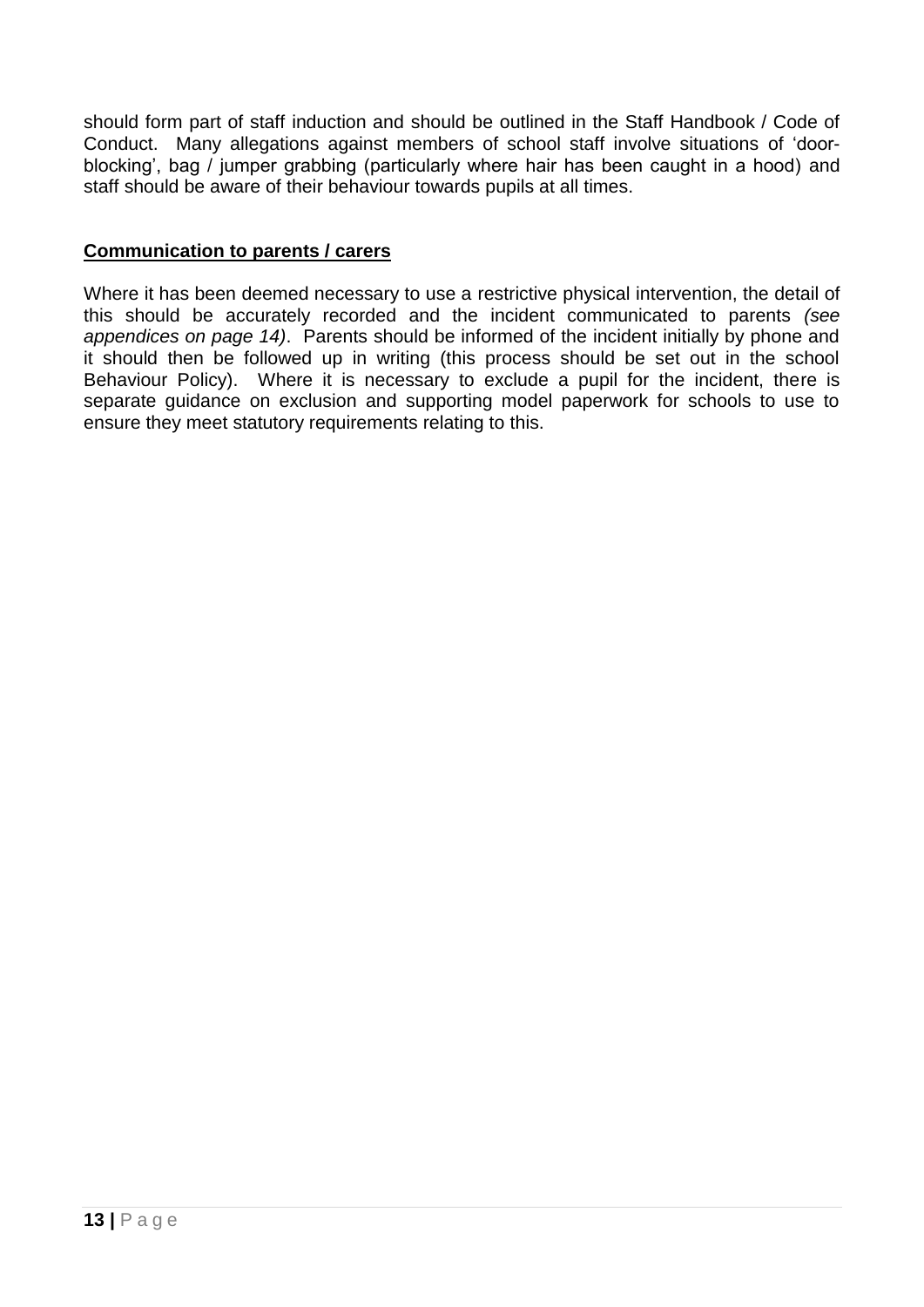# **Further Guidance**

- **i) [Keeping Children Safe in Education \(DfE, 2018\)](https://www.gov.uk/government/publications/keeping-children-safe-in-education--2)**
- **ii) [Use of Reasonable Force \(DfE, 2013\)](https://www.gov.uk/government/uploads/system/uploads/attachment_data/file/444051/Use_of_reasonable_force_advice_Reviewed_July_2015.pdf)**
- **iii) [Behaviour and Discipline in Schools \(DfE, 2016\)](https://www.gov.uk/government/uploads/system/uploads/attachment_data/file/488034/Behaviour_and_Discipline_in_Schools_-_A_guide_for_headteachers_and_School_Staff.pdf)**
- **iv) [Exclusion from maintained schools, academies and PRUs in England \(DfE,](https://assets.publishing.service.gov.uk/government/uploads/system/uploads/attachment_data/file/641418/20170831_Exclusion_Stat_guidance_Web_version.pdf)  [2017\)](https://assets.publishing.service.gov.uk/government/uploads/system/uploads/attachment_data/file/641418/20170831_Exclusion_Stat_guidance_Web_version.pdf)**
- **v) [SET Procedures \(ESCB, 2018\)](http://www.escb.co.uk/Portals/67/SET%20Procedures-April%202017-updated.pdf)**
- **vi) [Searching. screening and confiscation \(DfE, 2018\)](https://www.gov.uk/government/uploads/system/uploads/attachment_data/file/674416/Searching_screening_and_confiscation.pdf?mc_cid=30fb7d16ea&mc_eid=c306408d2b)**
- **vii) [Positive environments where children can flourish \(Ofsted, 2018\)](https://assets.publishing.service.gov.uk/government/uploads/system/uploads/attachment_data/file/693446/Environments_where_children_can_flourish.pdf)**
- **viii) [Creating a Culture: how school leaders can optimise behaviour \(DfE, 2017\)](https://assets.publishing.service.gov.uk/government/uploads/system/uploads/attachment_data/file/602487/Tom_Bennett_Independent_Review_of_Behaviour_in_Schools.pdf)**
- **ix) [Essex Special Schools Education Trust -](http://esset.org.uk/course/essex-steps/) Essex Steps Training**
- **x) [Guidance for schools on the use of reduced educational provision \(Essex](https://schools-secure.essex.gov.uk/pupils/MECE/Documents/Guidance%20for%20Schools%20on%20the%20Use%20of%20Reduced%20Timetables%20October%202016.pdf)  [LA, 2016\)](https://schools-secure.essex.gov.uk/pupils/MECE/Documents/Guidance%20for%20Schools%20on%20the%20Use%20of%20Reduced%20Timetables%20October%202016.pdf)**

**Note**: in January 2018, the Department of Health closed a consultation on its draft guidance for reducing the need for restraint and restrictive intervention for children and young people with learning disabilities, autistic spectrum disorder and mental health needs (this was specifically for maintained special schools, special academies and special free school and non-maintained special schools)

This Essex guidance will be updated with any information from the final version, if it is relevant to the advice given here

# *Acknowledgements:*

*This guidance has been produced by a multi-agency group involving the Specialist Education Service (Safeguarding), Education Psychology Service and Essex Special Schools Education Trust. In addition, schools and other partners have been consulted and have contributed to the document.*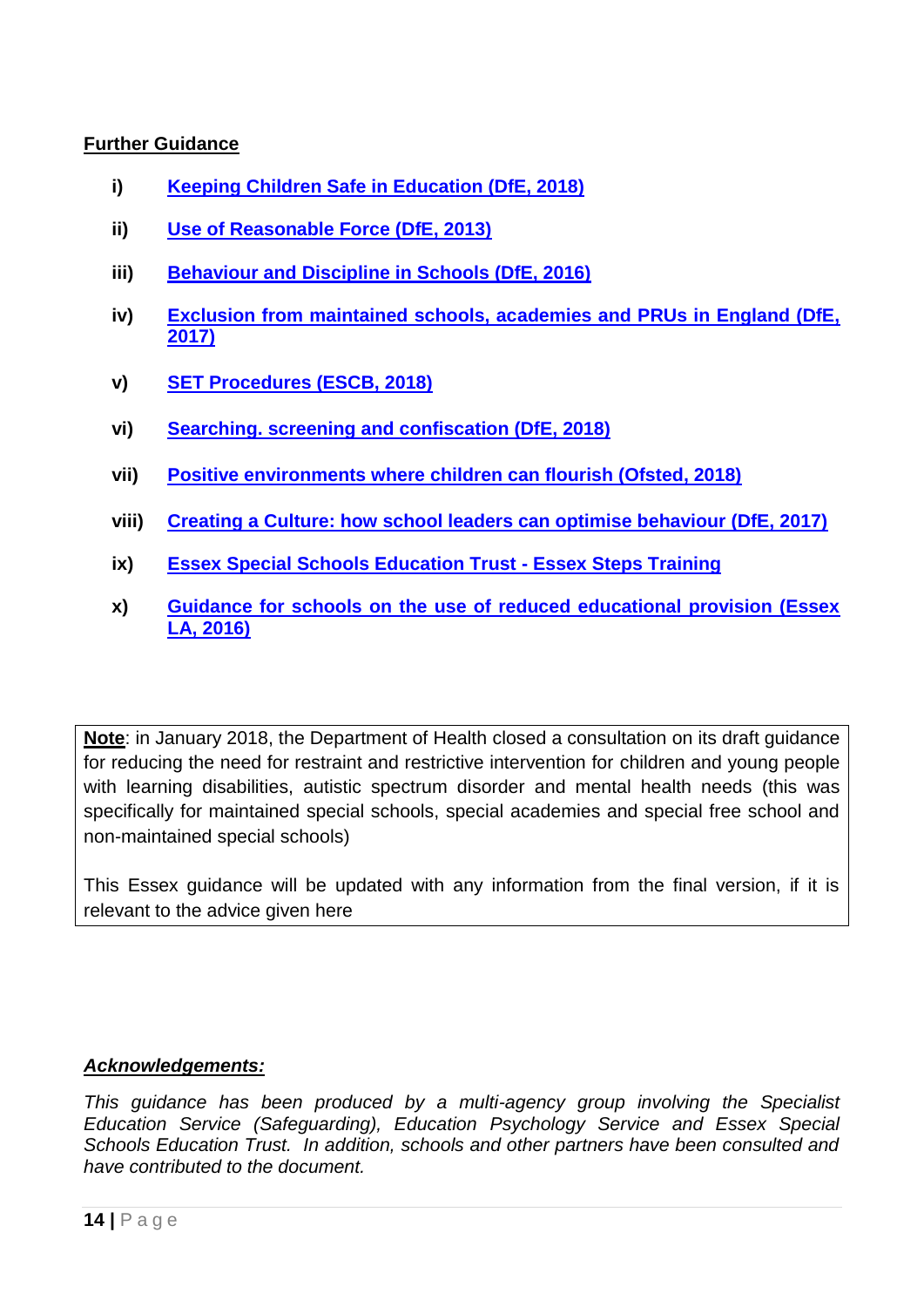# **Appendix A – template for recording incidents**





# **Record of incident requiring physical intervention**

|            | <b>Location of Incident:</b>                                                                                                                                          |
|------------|-----------------------------------------------------------------------------------------------------------------------------------------------------------------------|
|            |                                                                                                                                                                       |
|            | Date and time of<br>Incident:                                                                                                                                         |
|            |                                                                                                                                                                       |
|            | Predicted harm prevented by physical intervention: (e.g.<br>bruising to peers, lacerations, destruction of computer, 20 mins of geography<br>lost for 15 pupils etc.) |
|            |                                                                                                                                                                       |
|            |                                                                                                                                                                       |
|            |                                                                                                                                                                       |
|            |                                                                                                                                                                       |
|            |                                                                                                                                                                       |
| Y/N<br>Y/N | Name(s) of any pupil<br>Name(s) of any staff witness:<br>witness:                                                                                                     |
| Y/N        |                                                                                                                                                                       |
|            |                                                                                                                                                                       |
|            | Unresolved harm / details of damage to property (costs and details of harm to property and people                                                                     |
|            |                                                                                                                                                                       |
|            |                                                                                                                                                                       |
|            | <b>Comments:</b>                                                                                                                                                      |
|            |                                                                                                                                                                       |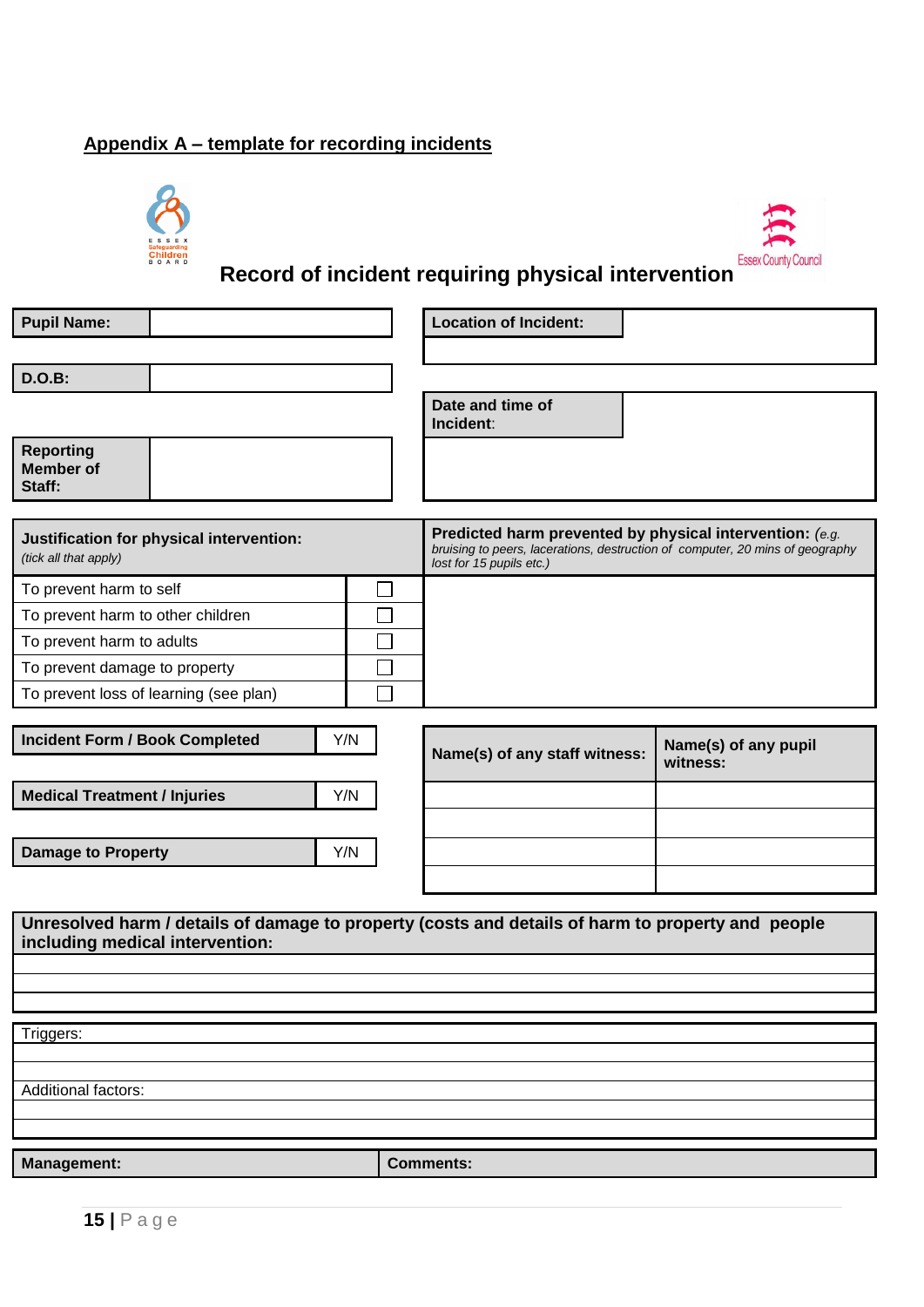| How was the incident resolved?                            |     |  |
|-----------------------------------------------------------|-----|--|
| What were the consequences? Protective and<br>Educational |     |  |
| Has student reparation / de-brief taken place?            | Y/N |  |
| Has a staff de-brief taken place?                         | Y/N |  |
| Has the Risk Management Plan been reviewed or<br>updated? | Y/N |  |
| Was there Police involvement?                             | Y/N |  |
| Has there been Internal Exclusion / FTEX / PEX?           | Y/N |  |

# **Primary de-escalation techniques used (please state order in which they were used)**

| Verbal advice and support    |                                           | Offering services of other staff     |  |
|------------------------------|-------------------------------------------|--------------------------------------|--|
| Calm talking                 |                                           | Informing of consequences            |  |
| <b>Distraction</b>           |                                           | Taking non threatening body position |  |
| Reassurance                  |                                           | De-escalation script                 |  |
| Humour                       |                                           | Clear instruction / warning          |  |
| Negotiation                  |                                           | Withdrawal from activity             |  |
| Offering choices and options |                                           | Diversion                            |  |
| <b>Number</b>                |                                           |                                      |  |
|                              | Description of how technique was employed |                                      |  |
|                              |                                           |                                      |  |
| $\overline{2}$               |                                           |                                      |  |
| 3                            |                                           |                                      |  |
| 4                            |                                           |                                      |  |

# **Restraint techniques including sequence of techniques, time and staff involved:**

| Time                          | <b>Technique</b> | <b>Shape</b>                       | <b>Staff name</b> |
|-------------------------------|------------------|------------------------------------|-------------------|
|                               |                  |                                    |                   |
|                               |                  |                                    |                   |
|                               |                  |                                    |                   |
|                               |                  |                                    |                   |
|                               |                  |                                    |                   |
| <b>Duration of restraint:</b> |                  | <b>Duration of whole incident:</b> |                   |

| Is there any physical mark or<br>harm caused by the use of the<br>physical intervention?                                  | Y/N | Details:              |
|---------------------------------------------------------------------------------------------------------------------------|-----|-----------------------|
| Has the pupil indicated that this<br>was caused by the use of the<br>physical intervention?                               | Y/N | Actions:<br>$\bullet$ |
| Has the incident been reported to the<br><b>Children Safeguarding Team (Local</b><br><b>Authority Designated Officer)</b> | Y/N | Details:              |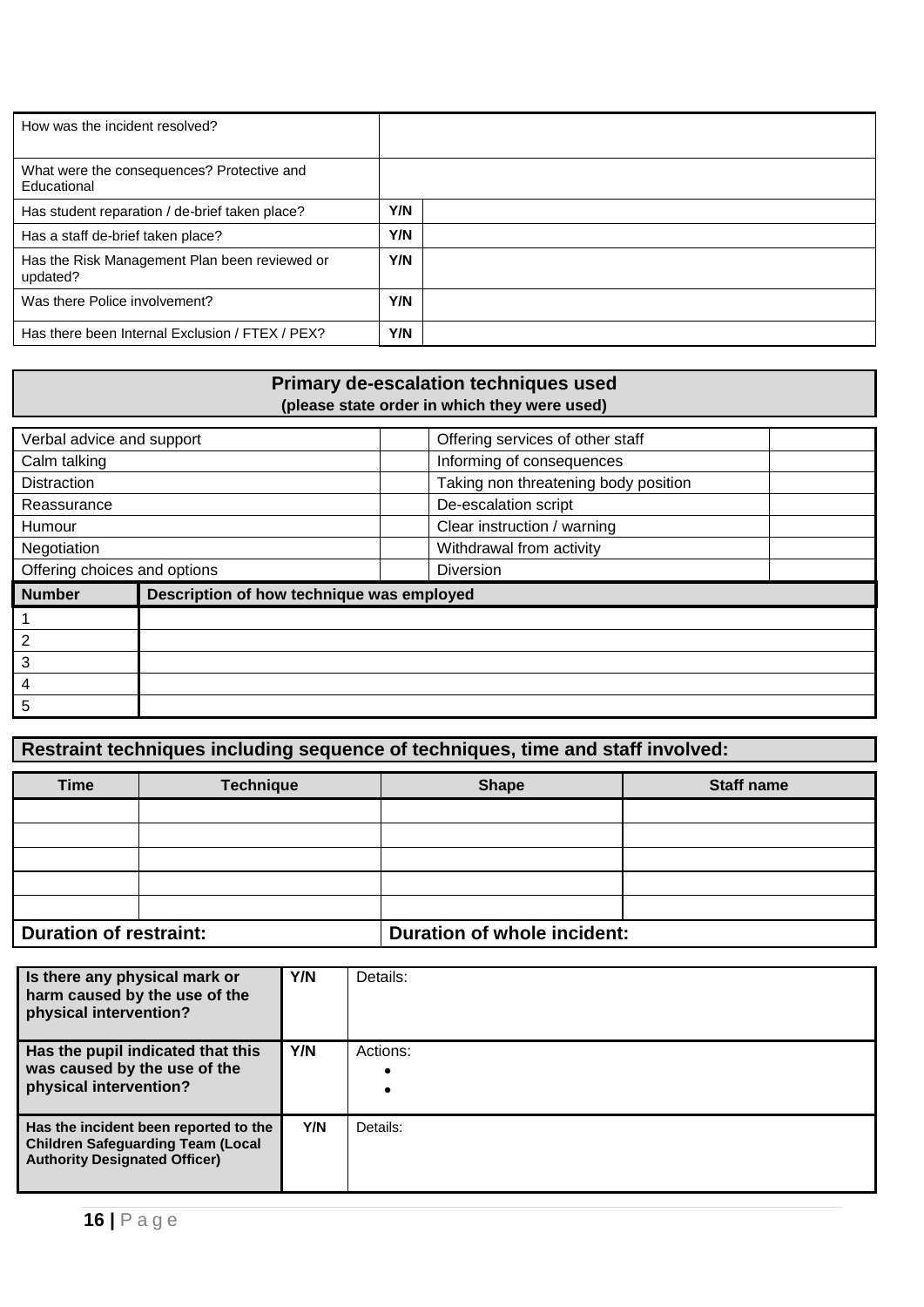Incident reported to: Head Teacher by:

| Parents / Carer informed by:   | $^{\textregistered}$ |
|--------------------------------|----------------------|
| Student wellbeing verified by: | $^{\textregistered}$ |
| Staff wellbeing verified by:   | $^{\textregistered}$ |
| Incident form completed by:    | @                    |

| Verification of account of incident: |                        |             |  |
|--------------------------------------|------------------------|-------------|--|
| <b>Staff name</b>                    | <b>Staff signature</b> | <b>Date</b> |  |
|                                      |                        |             |  |
|                                      |                        |             |  |
|                                      |                        |             |  |
|                                      |                        |             |  |

| <b>Reporting staff name:</b>         | Signature: |  |
|--------------------------------------|------------|--|
|                                      |            |  |
| Headteacher:                         | Signature: |  |
|                                      |            |  |
|                                      |            |  |
| Written confirmation to parent sent: |            |  |

÷,